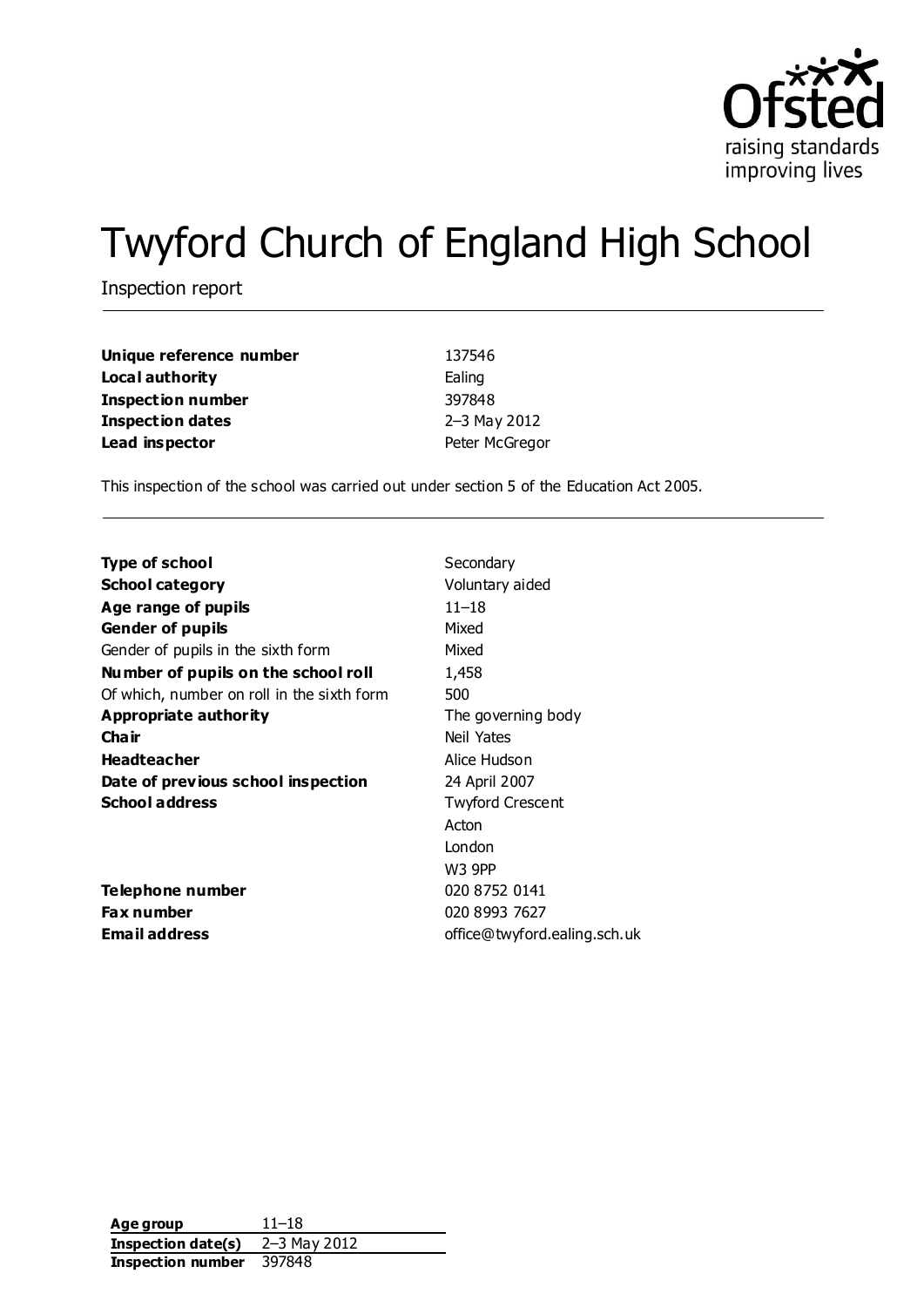

You can use Parent View to give Ofsted your opinion on your child's school. Ofsted will use the information parents and carers provide when deciding which schools to inspect and when.

You can also use Parent View to find out what other parents and carers think about schools in England. You can visit www.parentview.ofsted.gov.uk, or look for the link on the main Ofsted website: www.ofsted.gov.uk

The Office for Standards in Education, Children's Services and Skills (Ofsted) regulates and inspects to achieve excellence in the care of children and young people, and in education and skills for learners of all ages. It regulates and inspects childcare and children's social care, and inspects the Children and Family Court Advisory Support Service (Cafcass), schools, colleges, initial teacher training, work-based learning and skills training, adult and community learning, and education and training in prisons and other secure establishments. It assesses council children's services, and inspects services for looked after children, safeguarding and child protection.

Further copies of this report are obtainable from the school. Under the Education Act 2005, the school must provide a copy of this report free of charge to certain categories of people. A charge not exceeding the full cost of reproduction may be made for any other copies supplied.

If you would like a copy of this document in a different format, such as large print or Braille, please telephone 0300 123 4234, or email enquiries@ofsted.gov.uk.

You may copy all or parts of this document for non-commercial educational purposes, as long as you give details of the source and date of publication and do not alter the information in any way.

To receive regular email alerts about new publications, including survey reports and school inspection reports, please visit our website and go to 'Subscribe'.

Piccadilly Gate Store St **Manchester** M1 2WD

T: 0300 123 4234 Textphone: 0161 618 8524 E: enquiries@ofsted.gov.uk W: www.ofsted.gov.uk



© Crown copyright 2012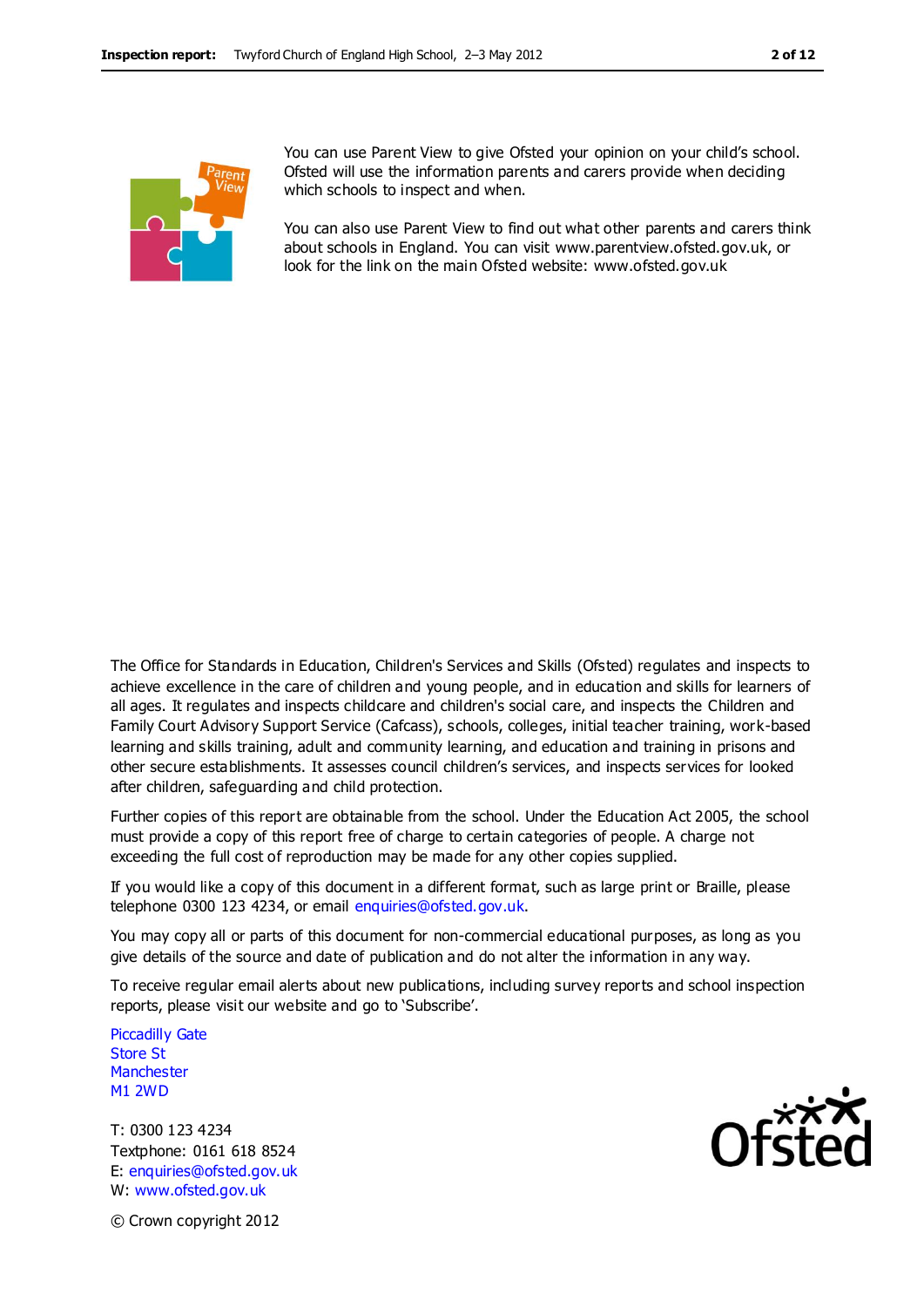# **Introduction**

| Inspection team   |                      |
|-------------------|----------------------|
| Peter McGregor    | Additional inspector |
| <b>Kewal Goel</b> | Additional inspector |
| Martin Marsh      | Additional inspector |
| Lyn Riley         | Additional inspector |
| Gay Tattersall    | Additional inspector |

This inspection was carried out with two days' notice. A total of 39 lessons were observed, taught by 38 teachers. Inspectors took account of the responses to the on-line Parent View survey in planning the inspection, observed the school's work, and looked at documentation. This included school development planning, tracking data, the governing body minutes, and safeguarding policies and procedures. Discussions took place with groups of pupils, staff and members of the governing body. As well as taking account of responses from pupils and staff, the team received and analysed 686 questionnaires from parents and carers.

# **Information about the school**

Twyford is larger than the average-sized secondary school, with more boys than girls on role. It accepts pupils from a very large number of primary schools and has a large sixth form. Current floor standards are met. These are the minimum standards for attainment and progress expected by the government. The proportion of pupils known to be eligible for free school meals is broadly average. A well-above-average proportion of pupils are from minority ethnic backgrounds, mainly Black or Black British, mixed race, Asian or Asian British, and White other than British. The proportion of disabled pupils and those with special educational needs who are supported through school action plus, or with a statement of special educational needs, is below average. These needs include specific and moderate learning difficulties, behavioural, emotional and social difficulties, speech, language and communication needs, visual impairment, and Autistic Spectrum Disorder. The school has specialist status in music and modern foreign languages. Since the previous inspection, the school has become an academy. The headteacher is the executive head of Twyford and a Free School to be opened in September 2013, established with the support of the London Diocesan Board for Schools.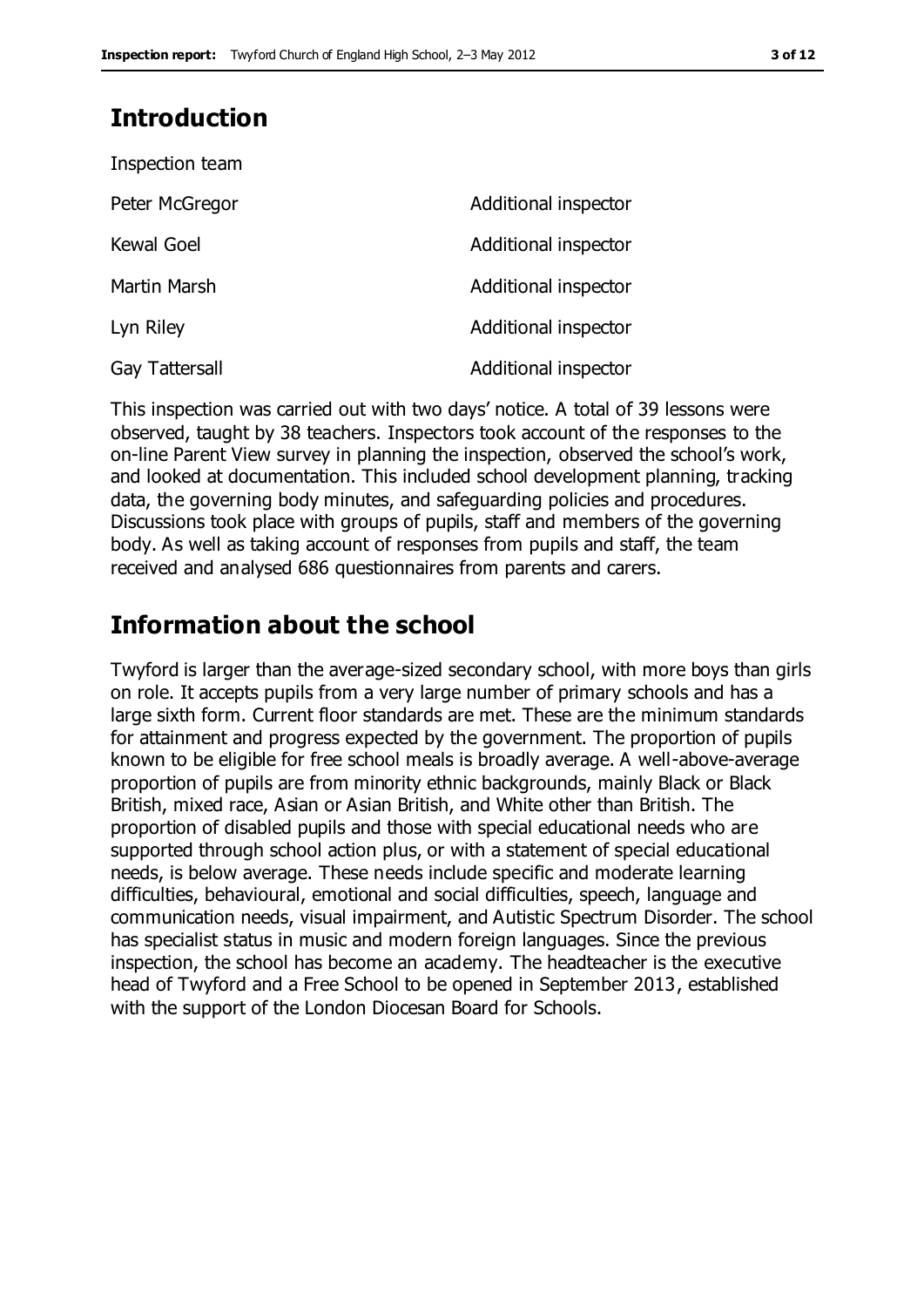# **Inspection judgements**

| <b>Overall effectiveness</b>          |  |
|---------------------------------------|--|
|                                       |  |
| <b>Achievement of pupils</b>          |  |
| <b>Quality of teaching</b>            |  |
| <b>Behaviour and safety of pupils</b> |  |
| <b>Leadership and management</b>      |  |

## **Key findings**

- This is an outstanding school. The sixth form is also outstanding. The governing body's vision of a very caring school, where all strive for academic excellence, is promoted exceptionally well by the headteacher and staff, and it is achieved. Resilience and enjoyment are key characteristics of this highly successful school.
- 
- Pupils' achievements are outstanding throughout the school. Pupils of all backgrounds and abilities make excellent progress in their studies and achieve well in almost all their lessons. Attainment is high in GCSE and A-level examinations. At age 18, many pupils gain places at their chosen, popular universities.
- п
- The quality of teaching is exceptionally good. The outstanding curriculum and wide range of courses available help to ensure that work is very well matched to pupils' needs. Teachers' excellent understanding of their subjects and their pupils, and the use of engaging activities, motivate pupils and facilitate their learning and progress.
- 
- **Pupils'** behaviour is outstanding and they feel extremely safe. They are very courteous and have exceptionally positive attitudes to learning. They cooperate very well with one another and with teachers. A common, positive vision of what constitutes appropriate conduct helps to achieve an excellent atmosphere where hard work and success are greatly valued.
- $\blacksquare$ 
	- Leadership and management are outstanding. A continuous drive to manage aspects of the school's performance, including improvement in the quality of teaching, so that pupils maximise their achievement, is at the heart of the school's success. Continuous professional development of staff has a high priority. The school promotes pupils' spiritual, moral, social and cultural development outstandingly well and provides an excellent, popular range of clubs, activities and visits. Middle leaders are successful in many ways but some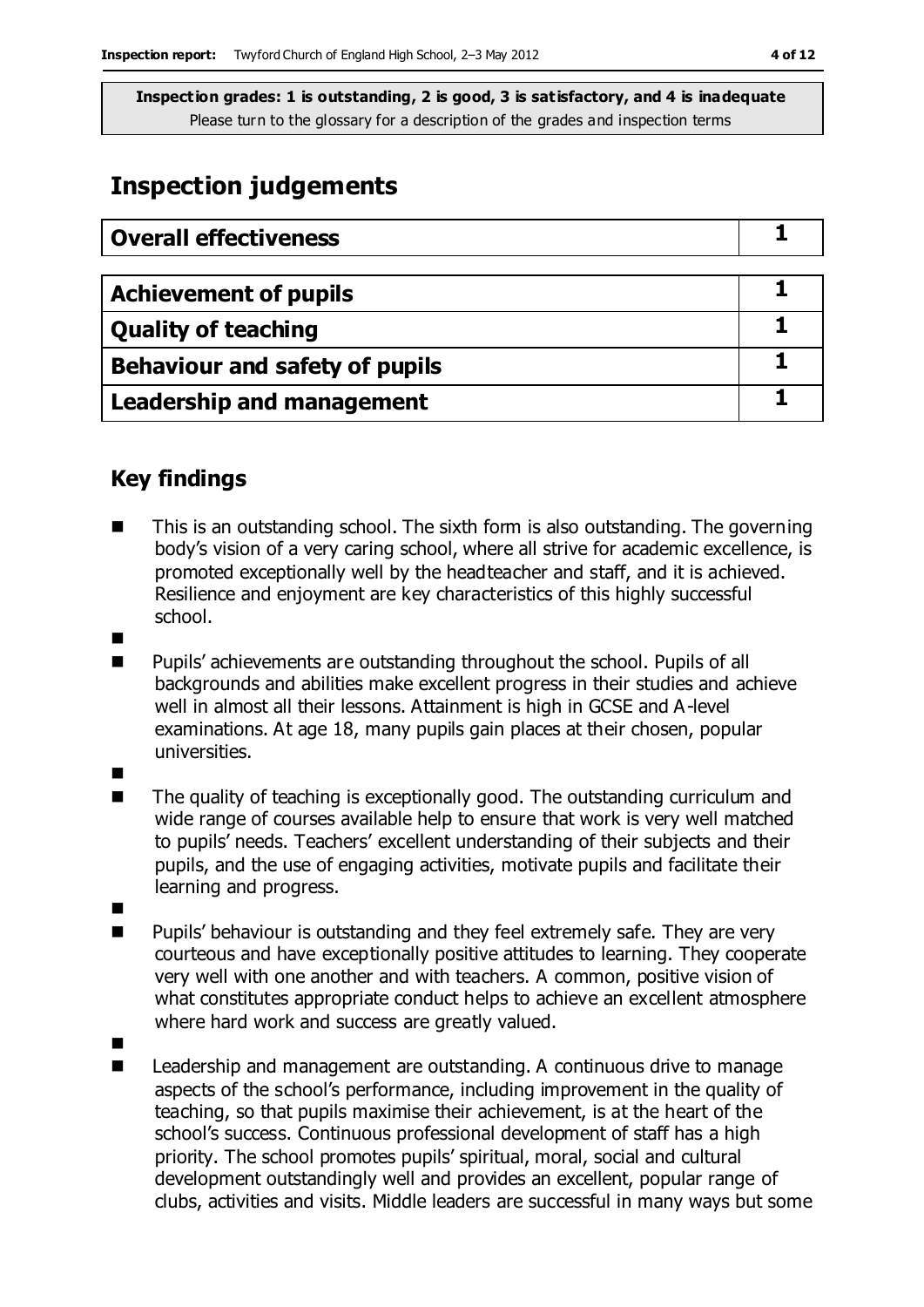inconsistencies in practice cause reduced effectiveness in a few areas. Parents and carers, pupils and staff are exceptionally positive about all areas of school life.

## **What does the school need to do to improve further?**

- Improve the effectiveness of middle leadership through:
	- clarifying lines of communication between heads of year and subject leaders when either of them identifies issues concerning the learning of individual pupils
	- ensuring that school assessment procedures are implemented with greater consistency.

## **Main report**

#### **Achievement of pupils**

Pupils make outstanding progress as they move through the school. They enter Year 7 with above average attainment and attain high standards in their GCSE examinations. Those who stay on into the sixth form, and those who join Year 12 from other schools, are also very successful, attaining high standards.

In most lessons, pupils make good or outstanding progress. They succeed because they are exceptionally well taught and come to lessons prepared to learn. Pupils' strong literacy and reading skills support their learning in other subjects. Work in a Year 8 geography lesson, for pupils with a wide range of prior knowledge, typified learning in Key Stage 3. Pupils listened very attentively, displaying a keen desire to learn about data collection techniques in the study of weather and climate. A lowattaining Year 11 GCSE English class made excellent progress revising key themes in Of Mice and Men because they were engaged by detailed, well-paced explanations from a very knowledgeable teacher. Disabled pupils and those with special educational needs, including statements, were very successful because a teaching assistant, who knew their individual needs, supported and praised their endeavours most effectively. Year 13 mathematicians who were revising integration supported one another in an excellent manner, under the teacher's supervision, generating a real buzz of learning. Pupils had individual targets which they worked hard to achieve. These three examples, from across the key stages, exemplify the quality of learning that takes place.

Achievement in English has been high for many years, and in mathematics has risen to high over the past three years. The proportion of pupils gaining five  $A^*$ -C passes at GCSE including English and mathematics is high, at 85%. In those GCSE subjects, such as additional science, where progress, although good, was not exceptional last year, pupils' coursework outcomes and the school's own data show significant improvement this year. This reflects successful intervention and effective teaching.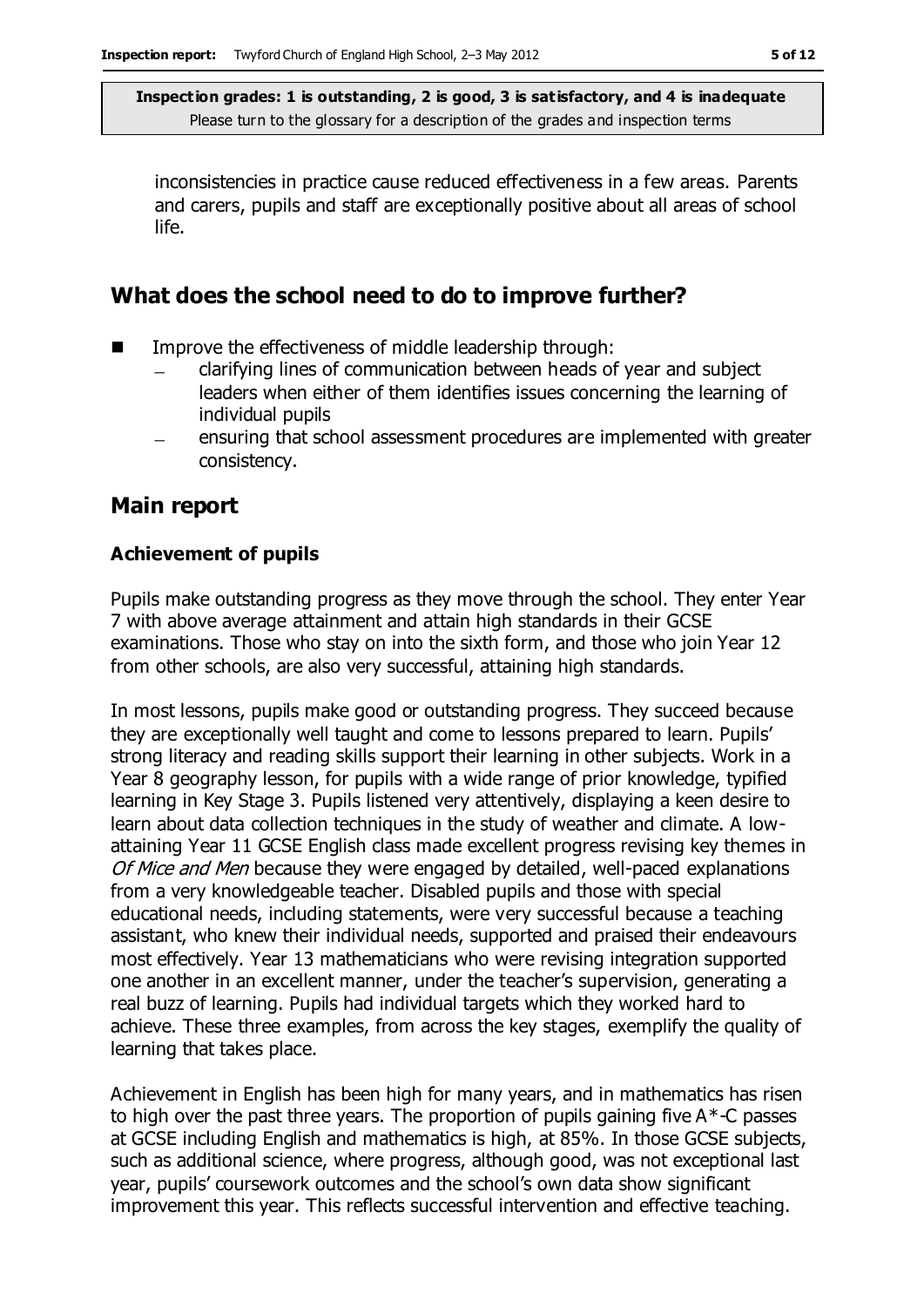The gap between these subjects and the most successful has been narrowed considerably. The gap is also narrowing significantly between the performance of certain minority ethnic groups, such as Black African and Caribbean pupils, and their peers at Twyford. They have done well in the past compared with national averages for their heritage group, and are now catching up with national norms for all pupils. The progress of disabled pupils, those with special educational needs and those known to be entitled to free school meals is excellent. Success in the sixth form reflects that in Years 7 to 11. Here, too, the school focus on narrowing gaps between subjects has resulted in very positive outcomes and an overall excellent picture, with a high proportion of pupils on track to achieve aspirational academic and vocational course grades.

Almost all the large number of parents and carers responding to a questionnaire about the school said that their children make good progress and develop skills in literacy and numeracy. Pupils in their responses also said they learnt a lot in lessons. Inspection findings confirm these exceptionally positive views.

#### **Quality of teaching**

In a very large majority of the lessons observed, the quality of teaching was good or outstanding. Teachers have very high expectations of pupils' learning behaviour, work rates and achievement, and take many opportunities to enhance their reading and literacy skills. They enjoy teaching and often show a great passion for their subject, which engages and captivates the pupils, particularly in the sixth form. Interesting and imaginative methods in an AS English lesson, including a discovery exercise involving an unseen poem, typified this dynamic approach. Questioning was very demanding and the homework built on class work, encouraging independent endeavour. In a Year 7 history lesson, pupils' behaviour and attention were exemplary as the teacher carefully asked questions requiring insightful and reflective answers. The teaching assistant supported pupils with any additional needs exceptionally well. All showed a high level of knowledge and understanding of events in the reign of King John. The expectation that pupils should carry out 'prep' before each lesson is having a very positive impact on pupils' independent learning skills. Weaknesses in teaching observed were rare. Occasionally, where pupils' progress was not as rapid or sustained as in most, teacher assessment information was not used effectively enough to inform planning.

The distinctive learning culture of the school is apparent in the very strong promotion, in lessons, of pupils' spiritual, moral, social and cultural development. Enjoyment and a reflective approach are modelled by teachers, who expect all pupils, whatever their backgrounds, to cooperate, participate and achieve. Teachers are very knowledgeable about the pupils they teach and the school provides a substantial range of courses and subjects that pupils wish to follow, which facilitates effective teaching. Pupils' questionnaire responses indicate that they believe teaching is excellent. Almost all parents and carers who responded also reported that their children are very well taught and that the school helps them to support their children's learning. One parent's comment reflects the views of many: 'Twyford is a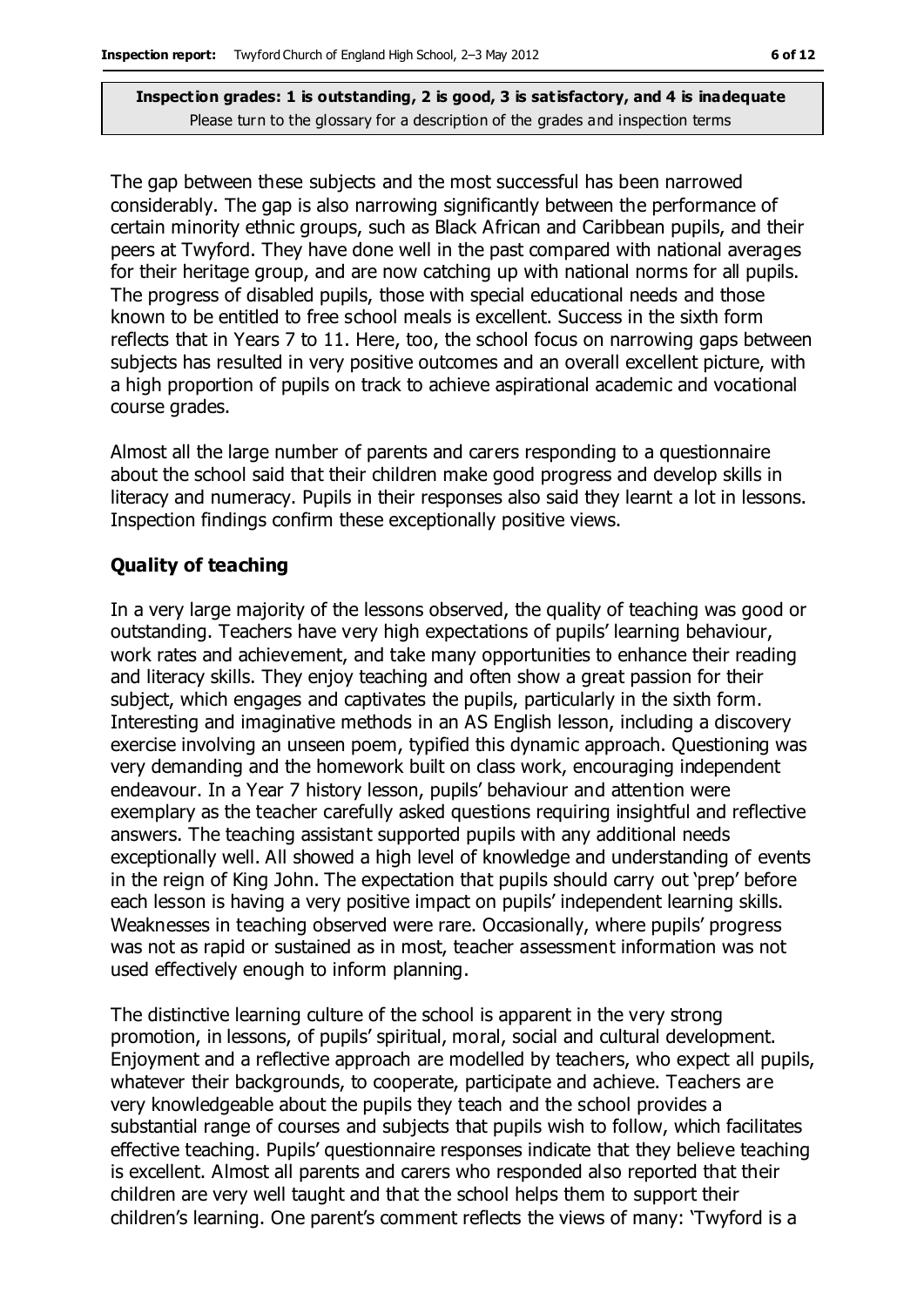first class teaching institution, instilling high moral qualities and empowering all of its pupils to achieve their best possible academic performance….' a view echoed by inspection findings.

#### **Behaviour and safety of pupils**

Almost all the pupils' questionnaire responses recorded how safe they feel at school, how happy they are to come to school and the good behaviour around the school. Most also said that all types of bullying are dealt with well and behaviour is good in lessons. Parent questionnaire responses were similarly very positive about all these areas. Their comments included reference to the excellence of the pastoral system, underpinning their children's academic progress, including provision for disabled pupils and those with special educational needs. Discussions with pupils confirmed these strongly positive views. Bullying incidents, including physical, name-calling and using new technology, are very rare, as are racist incidents. Key causes of this success are the school's zero tolerance approach to such conduct, the establishment of a supportive, caring and reflective culture, where pupils learn to understand the implications of their actions, and rigorous vigilant supervision. Sixth-form pupils model excellent behaviour around the school and through their support for younger ones. Younger pupils say they feel confident in asking senior pupils for help, as they do with staff.

Exclusions of pupils have fallen over time, as have internal withdrawals from lessons. Temporary exclusions are below average and permanent exclusions are broadly average. Exclusions of Black Caribbean boys has been higher than for other groups in the past but a specific focus on these pupils' needs, responding with an effective curriculum, has reduced the number of incidents. When pupils are excluded for inappropriate behaviour, they benefit from being registered as 'school action', with a behaviour plan and substantial focused guidance. Behaviour in lessons is often outstanding and hardly ever less than good, reflecting pupils' keenness to learn and participate. For occasional misbehaviour, senior staff work closely with the pupils and teachers concerned to ensure that the cause of the problem is identified and resolved. Attendance has improved and is above average. In the sixth form, it is very high. Punctuality to lessons is very good.

#### **Leadership and management**

The school's work is the pursuit of academic excellence in a stimulating and reflective environment, where enjoyment of learning plays a major contributory part. There is no complacency. Lesson observation is carried out regularly and accurately by senior leaders who carry line-management responsibility for subjects. Staff benefit from school-based coaching and in-service training focused on improving teaching and learning, with specific support provided for individuals when teaching is not of a good or better quality.

The team of senior leaders with complementary skills, extremely well led by the headteacher, is held to account by a knowledgeable and highly effective governing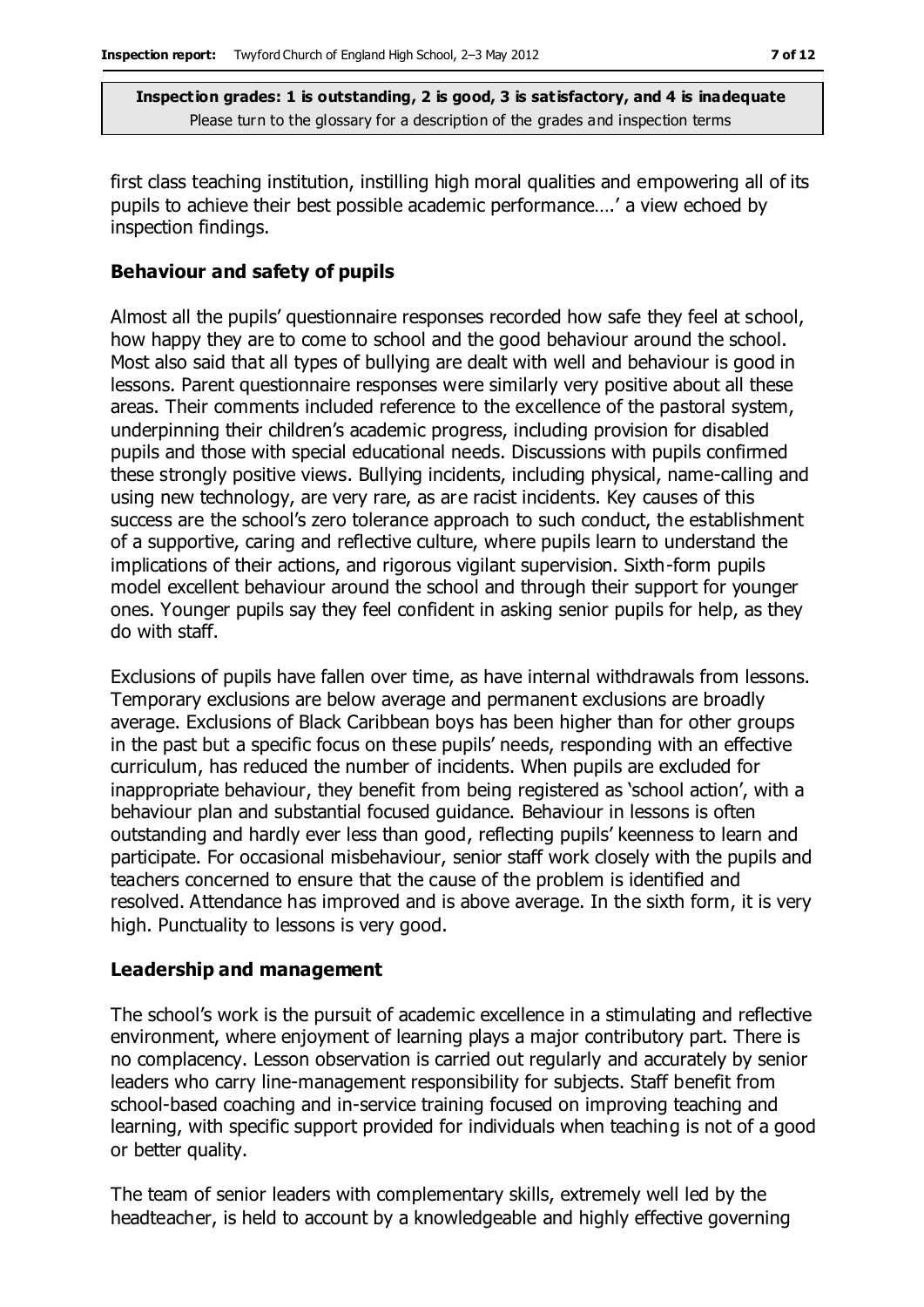body. Parents are exceptionally pleased with the leadership and its effect, encapsulated in comments such as 'an excellent school with inspirational leaders and encouraging teachers'. Heads of year and subject leaders know their roles well, but not all are equally successful in bringing about improvements in their areas. Communication between heads of year and subject leaders is not always as effective as it should be when individual pupils are identified as underachieving, although intervention in general is very good. Some heads of subject find it difficult to tackle colleagues' inconsistent compliance with school assessment procedures and do not always follow through with sufficient rigour.

The curriculum is outstanding. Great efforts are made to match pathways to pupils' differing needs so each can achieve at their maximum capability level. Vocational and academic routes are valued and pupils know the extensive guidance they receive will be suitable for them individually. Equality of opportunity is a key curriculum principle, throughout the school. The extra-curricular provision is quite exceptional with an excellent range of opportunities. The provision in music and modern foreign languages is exemplary, reflecting the school's specialist status. Many music groups, from the gospel choir to the main orchestra, involve over half the pupils at Twyford. Latin has been introduced and over two hundred pupils were involved last year in foreign language and cultural visits to countries as far apart as China and Mozambique. Sport has an increasing profile, with a wide range of games available including inter-school fixtures, and academic and creative clubs are very successful.

Discrimination of any form is not tolerated. The strong spiritual, moral, social and cultural ethos of the school, promoted by all the staff with strong support from the chaplaincy, holds the key to social and cultural cohesion apparent in lessons and generally around the school. Tutor time and assemblies involve excellent moments of reflection, for example sixth-form pupils leading short prayers during their tutor time. Safeguarding is secure with all requirements met. Recruitment records are detailed and accurate, and child protection measures are rigorously applied. Staff are trained and policies are thorough and applied consistently.

The school was judged outstanding in its previous inspection five years ago. Since then, pupils' attainment and progress have improved, as has the quality of teaching and pupils' behaviour. The governors and senior leadership team have not allowed themselves to be distracted from their core purpose, of achieving further improvements at Twyford, through their involvement in establishing a Free School. This has been, and continues to be, a helpful extra dimension. The school has excellent capacity to improve further.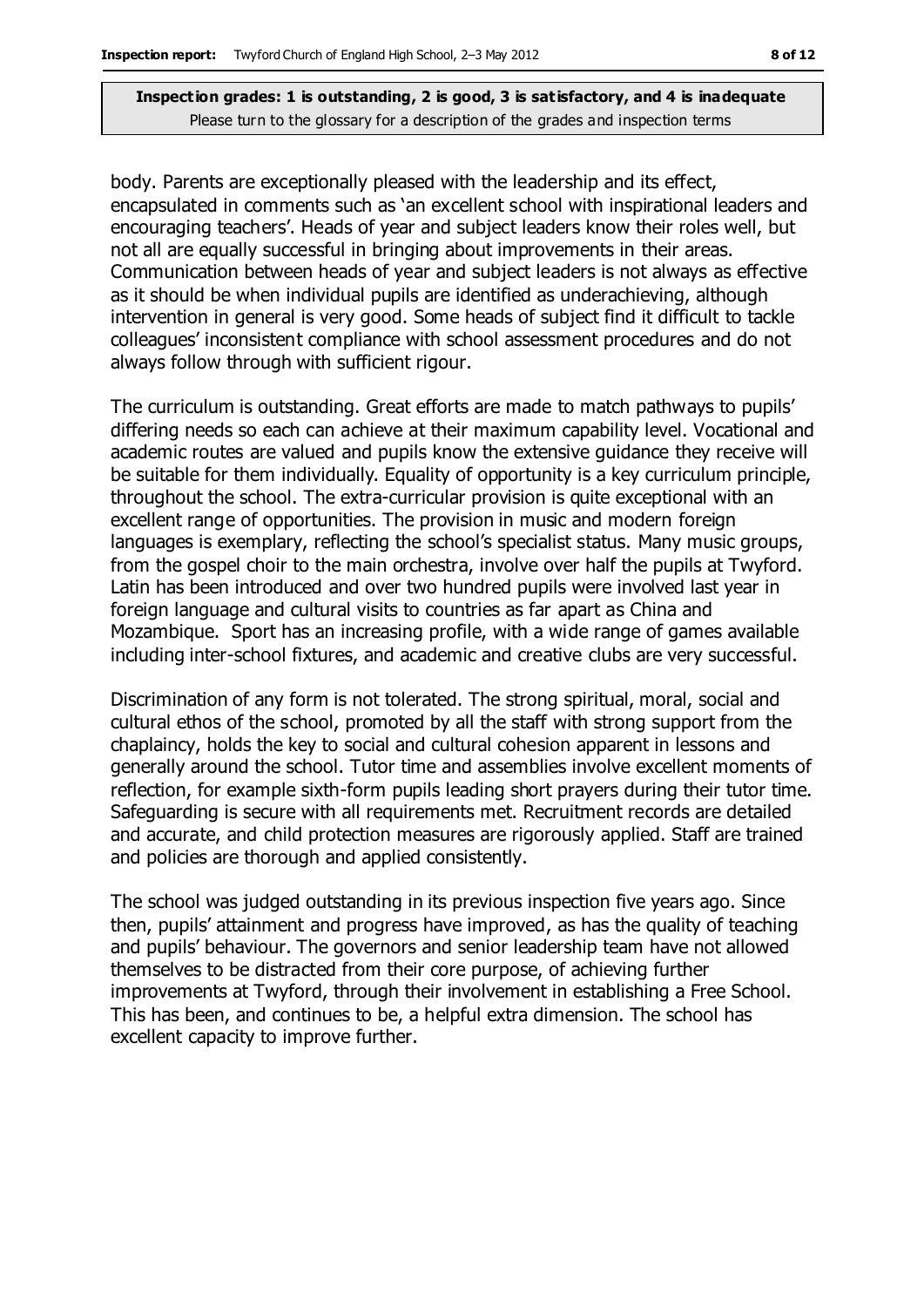# **Glossary**

#### **Grade Judgement Description** Grade  $1$  | Outstanding | These features are highly effective. An outstanding school provides exceptionally well for all its pupils' needs. Grade 2 Good These are very positive features of a school. A school that is good is serving its pupils well. Grade 3  $\parallel$  Satisfactory  $\parallel$  These features are of reasonable quality. A satisfactory school is providing adequately for its pupils. Grade 4  $\parallel$  Inadequate  $\parallel$  These features are not of an acceptable standard. An inadequate school needs to make significant improvement in order to meet the needs of its pupils. Ofsted inspectors will make further visits until it improves.

# **What inspection judgements mean**

## **Overall effectiveness of schools**

|                       | Overall effectiveness judgement (percentage of schools) |      |                     |                   |
|-----------------------|---------------------------------------------------------|------|---------------------|-------------------|
| <b>Type of school</b> | <b>Outstanding</b>                                      | Good | <b>Satisfactory</b> | <b>Inadequate</b> |
| Nursery schools       | 54                                                      | 42   |                     |                   |
| Primary schools       | 14                                                      | 49   | 32                  |                   |
| Secondary             | 20                                                      | 39   | 34                  |                   |
| schools               |                                                         |      |                     |                   |
| Special schools       | 33                                                      | 45   | 20                  |                   |
| Pupil referral        |                                                         | 55   | 28                  |                   |
| units                 |                                                         |      |                     |                   |
| All schools           |                                                         |      | م -                 |                   |

New school inspection arrangements have been introduced from 1 January 2012. This means that inspectors make judgements that were not made previously.

The data in the table above are for the period 1 September to 31 December 2011 and represent judgements that were made under the school inspection arrangements that were introduced on 1 September 2009. These data are consistent with the latest published official statistics about maintained school inspection outcomes (see www.ofsted.gov.uk).

The sample of schools inspected during 2010/11 was not representative of all schools nationally, as weaker schools are inspected more frequently than good or outstanding schools.

Primary schools include primary academy converters. Secondary schools include secondary academy converters, sponsor-led academies and city technology colleges. Special schools include special academy converters and non-maintained special schools.

Percentages are rounded and do not always add exactly to 100.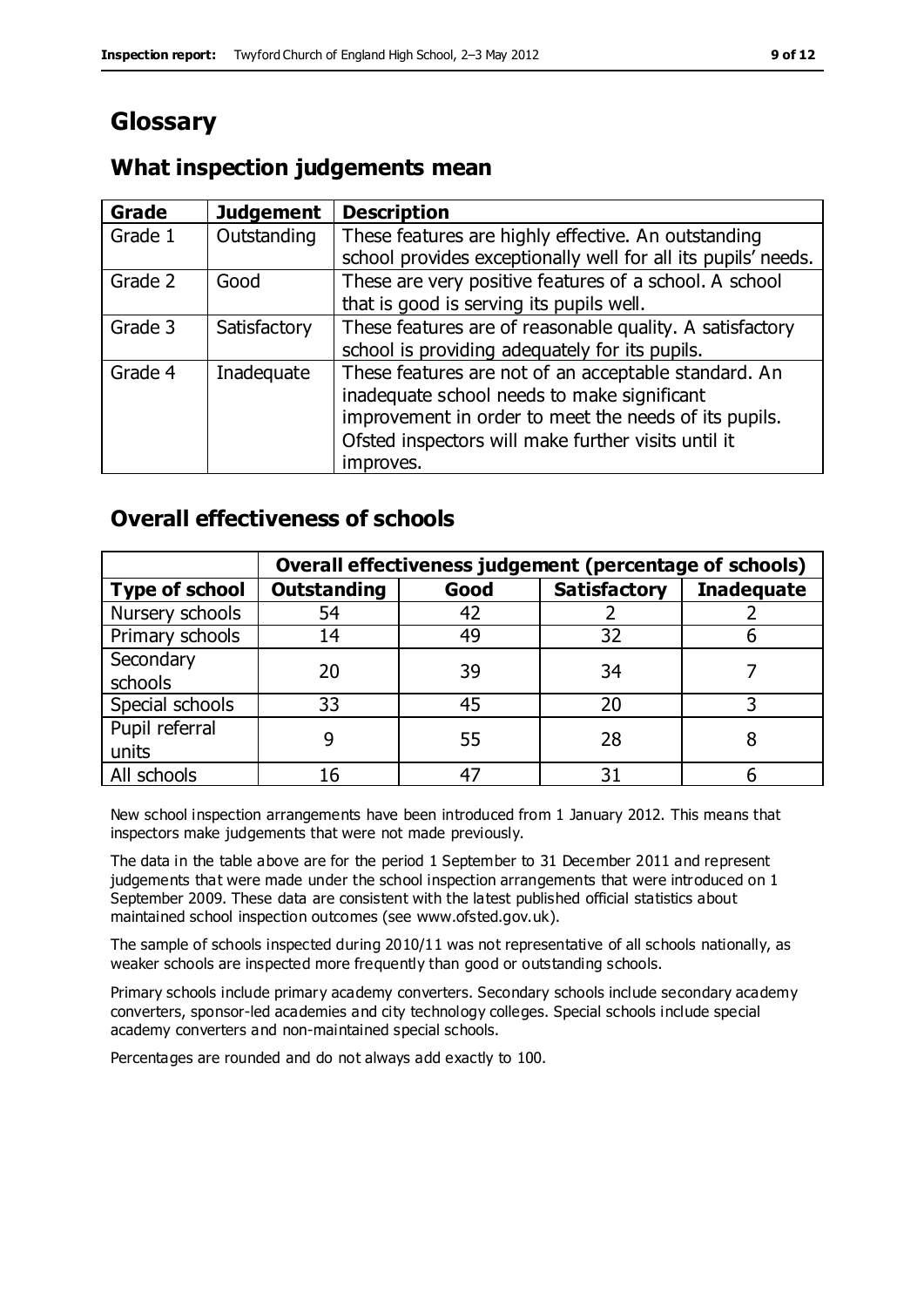# **Common terminology used by inspectors**

| Achievement:                  | the progress and success of a pupil in their<br>learning and development taking account of their<br>attainment.                                                                                                        |
|-------------------------------|------------------------------------------------------------------------------------------------------------------------------------------------------------------------------------------------------------------------|
| Attainment:                   | the standard of the pupils' work shown by test and<br>examination results and in lessons.                                                                                                                              |
| Attendance                    | the regular attendance of pupils at school and in<br>lessons, taking into account the school's efforts to<br>encourage good attendance.                                                                                |
| Behaviour                     | how well pupils behave in lessons, with emphasis<br>on their attitude to learning. Pupils' punctuality to<br>lessons and their conduct around the school.                                                              |
| Capacity to improve:          | the proven ability of the school to continue<br>improving based on its self-evaluation and what<br>the school has accomplished so far and on the<br>quality of its systems to maintain improvement.                    |
| Floor standards               | the national minimum expectation of attainment<br>and progression measures.                                                                                                                                            |
| Leadership and management:    | the contribution of all the staff with responsibilities,<br>not just the governors and headteacher, to<br>identifying priorities, directing and motivating staff<br>and running the school.                            |
| Learning:                     | how well pupils acquire knowledge, develop their<br>understanding, learn and practise skills and are<br>developing their competence as learners.                                                                       |
| <b>Overall effectiveness:</b> | inspectors form a judgement on a school's overall<br>effectiveness based on the findings from their<br>inspection of the school.                                                                                       |
| Progress:                     | the rate at which pupils are learning in lessons and<br>over longer periods of time. It is often measured<br>by comparing the pupils' attainment at the end of a<br>key stage with their attainment when they started. |
| Safety                        | how safe pupils are in school, including in lessons;<br>and their understanding of risks. Pupils' freedom<br>from bullying and harassment. How well the school<br>promotes safety, for example e-learning.             |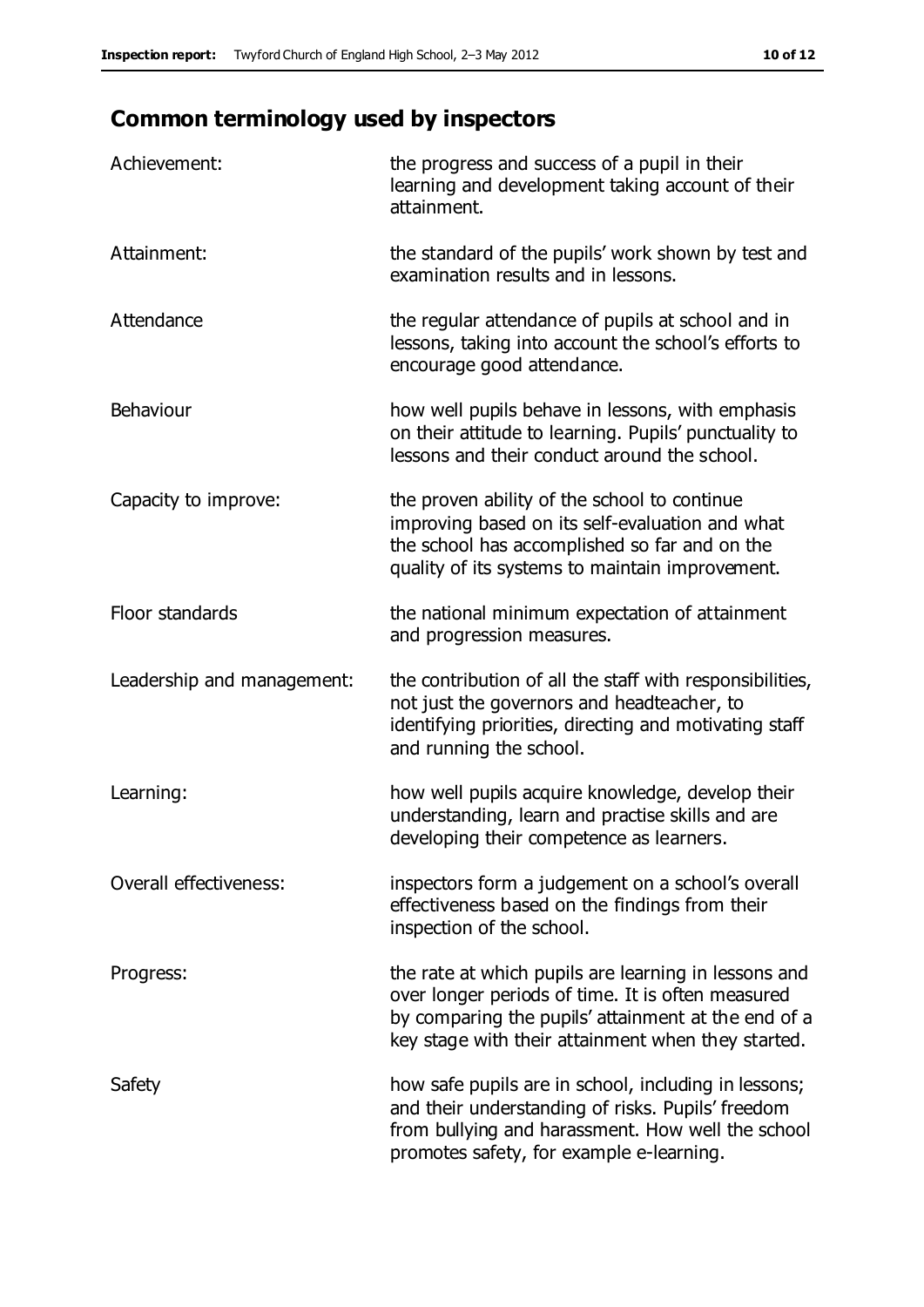#### **This letter is provided for the school, parents and carers to share with their children. It describes Ofsted's main findings from the inspection of their school.**



4 May 2012

Dear Pupils

#### **Inspection of Twyford Church of England High School, Acton W3 9PP**

Thank you for the very warm welcome you kindly gave us when we visited your school. Your questionnaire responses and views in discussions were extremely helpful. It was good to hear how very positive you are about all aspects of your education at Twyford.

You are attending an outstanding school. The quality of teaching is excellent and this, with your very positive attitudes to work, enables you to be very successful in your examinations at age 16 and in the sixth form. You are doing well in all your subjects, particularly so in English and mathematics. Staff work very hard to provide an exceptional level of care for you all, whatever your background or ability, and you said how much you appreciate this and how much you enjoy school life. Your behaviour is excellent and you told us how safe you feel. We appreciated how courteous you were to each other and to visitors like us. You are developing into well-balanced and caring young adults with a bright future ahead of you, because of the great start Twyford is giving you. Your headteacher is leading the school exceptionally well and she is extremely well supported by the school governors and the staff. The range of courses available is outstanding, so each of you can find the right subjects to study. The choice of extra-curricular activities and clubs is outstanding and many of you take up these opportunities offered.

We have asked the headteacher to continue to improve the school by helping the heads of year and subject leaders to be even more effective in their roles. All of you can help by continuing to work hard, enjoy learning and aim to be as successful as you can be.

Yours sincerely

Peter McGregor Lead inspector